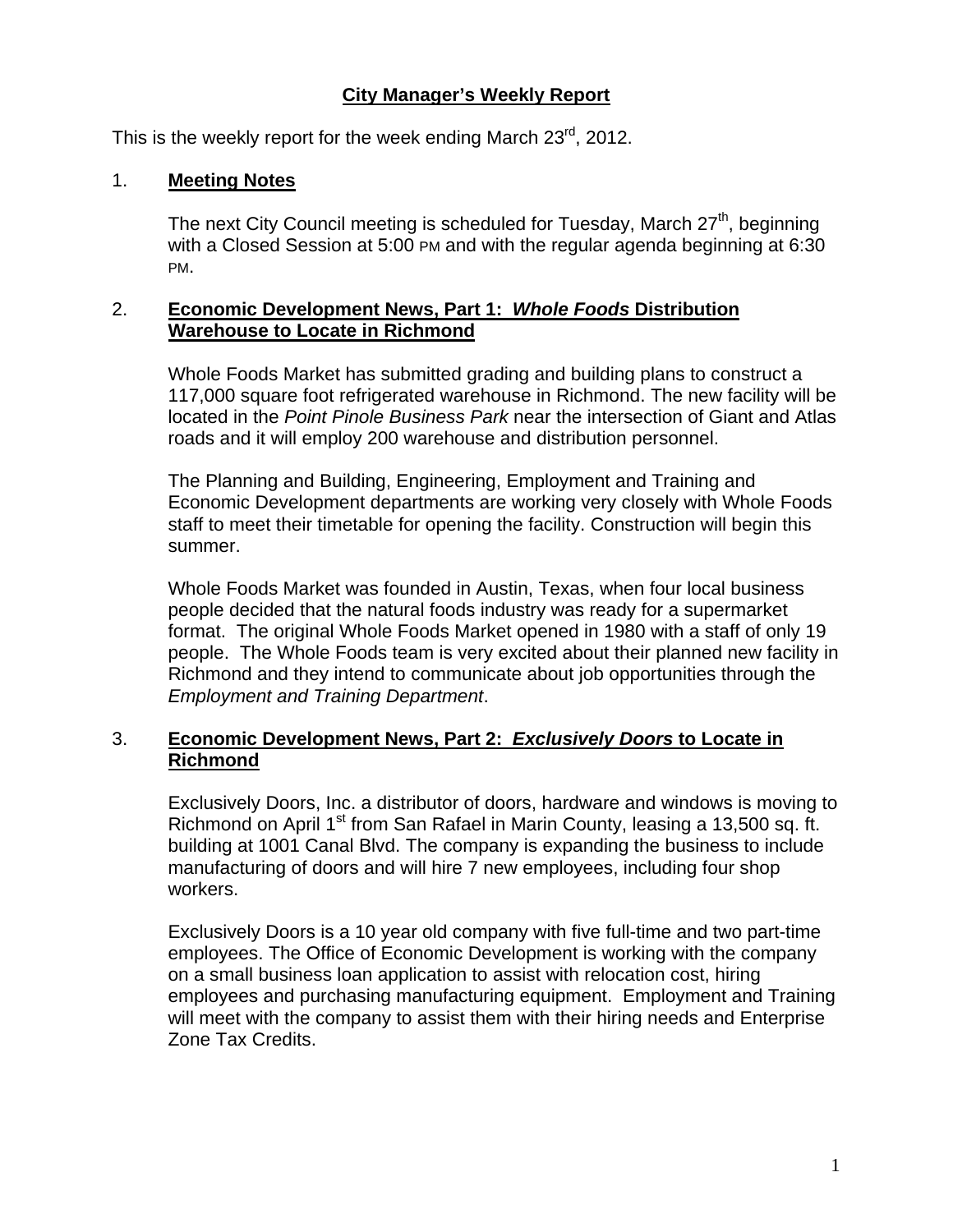## 4. **Successful Lead Abatement Project to Continue in Richmond**

The City learned this past week that it received a \$2.48 million federal grant to continue its highly successful lead hazard remediation program, Richmond Effort to Abate Lead (REAL). The funding will allow the City to reduce lead hazards in vulnerable target neighborhoods, while creating jobs in lead-remediation work and investing in local infrastructure. This grant program is administered by the Richmond Housing Authority.

Project REAL has remediated and abated 580 housing units and inspected/evaluated 925 units. In addition, the program has provided blood-lead level testing, case management and education to roughly 750 children and their families in enrolled properties, temporarily relocated families to enable remediation work, facilitated lead-related classes and trained 385 low-income residents in lead-related work.

The City has been awarded this federal program grant three years running, and will use this most recent grant award to make an additional 200 qualifying housing units lead-safe.

As is their practice, Congressman Miller's office played an important role in supporting this successful federal grant proposal.

### 5. **Public Works Updates**

Facilities Maintenance Division: The carpenters repaired the ceiling in Booker T. Anderson Community Center and constructed the chemical storage closet in the Plunge.

The painters completed painting the restrooms and kitchen in Booker T. Anderson Community Center.

The stationary engineers identified and ordered the ADA pool lift and repaired the water closet in the Plunge; repaired the showers in Fire Station 64; and, installed a mobile shower in Fire Station 67.

The electricians continued replacing wire from wire theft activities on Richmond Parkway and Atlas Road and Marina Bay Parkway and Bayside Drive; and, replaced traffic signals at the intersection of Hilltop and Robert Miller Drives.

The utility section continued providing janitorial services to 29 city-owned facilities; completed pest control in City Hall; replacement of burnt bulbs in Civic Center Plaza; 50% complete with waxing and buffing the hallways and restrooms in the Recreation complex; and, 75% complete with City Hall floors.

Parks and Landscaping Division: Parks' crews performed weed maintenance on San Pablo Avenue, Barrett Avenue and in LaMoine Park; spread mulch near San Joaquin sound wall and in Nicholl Park; field maintenance on John F. Kennedy Ball Park; and pruned the ivy in Rain Cloud Park.